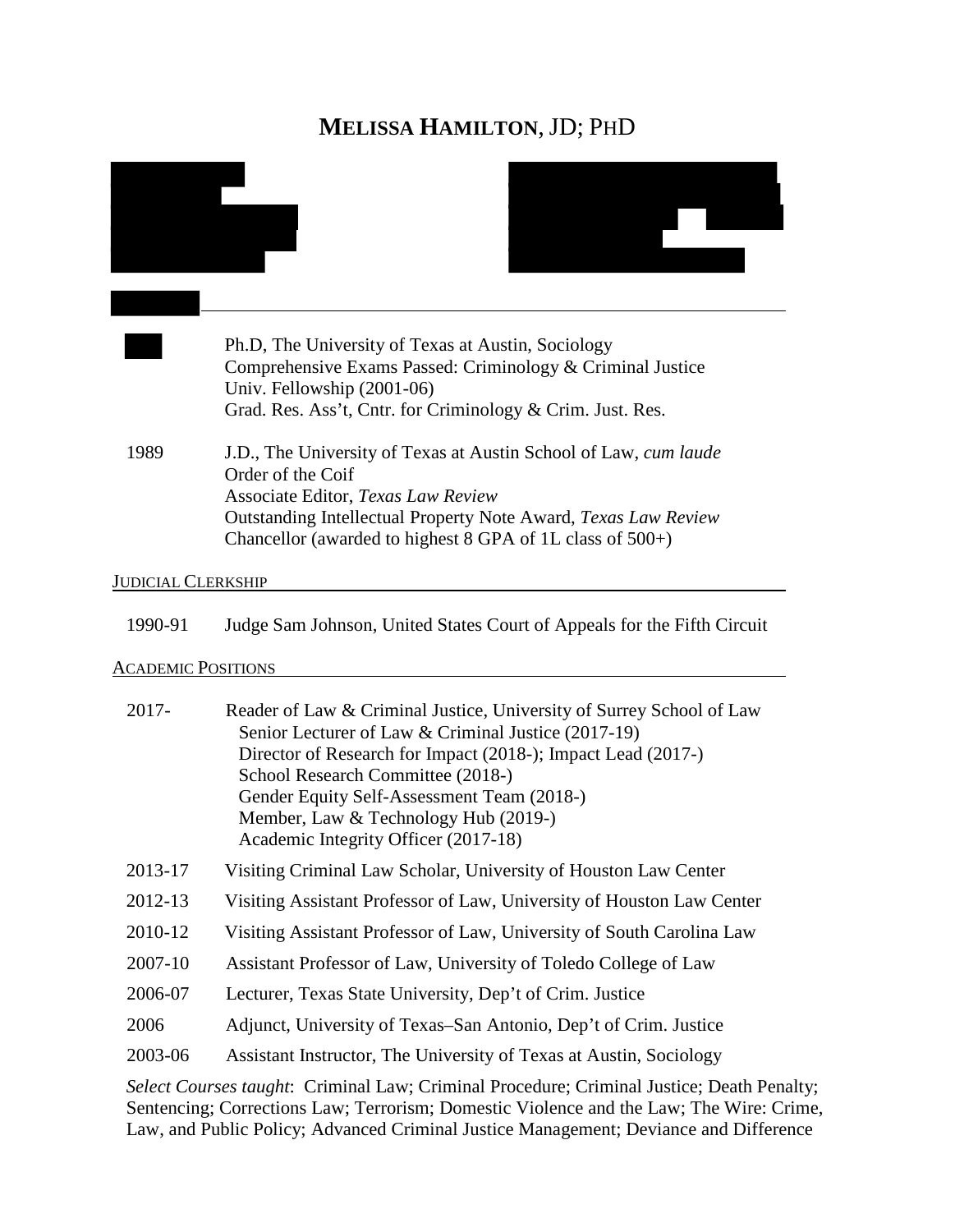*Outstanding Professor Award for Excellence in Teaching*, Black Law Students Association SCHOLARSHIP

- I. Articles, Books, Chapters
	- 29. *Debating Algorithmic Fairness*, 52 UC DAVIS L. REV. ONLINE 261 (2019)
	- 28. *The Sexist Algorithm*, 37 BEHAV. SCI. & L. 145 (2019) (peer-reviewed)
	- 27. *The Biased Algorithm: Disparate Impact for Hispanics*, 56 AM. CRIM. L. REV. 1553 (2019)
	- 26. Book Chapter: *Coercive Control: A Case Study on Overcriminalisation*, in THE PHILOSOPHY OF LEGAL CHANGE: THEORETICAL PERSPECTIVES AND PRACTICAL PROCESSES (Maciej Chmieliński & Michał Rupniewski eds., Routledge, forthcoming 2019) (invited, peer-reviewed)
	- 25. *A Threat Assessment Framework for Lone-Actor Terrorists*, 70 FLA. L. REV. 1319 (2018)
	- 24. *Sentencing Disparities*, 6 BRIT. J. AM. LEG. STUD. 177 (2017) (peer-reviewed)
	- 23. *Briefing the Supreme Court: Promoting Science or Myth?*, 67 EMORY L.J. ONLINE 2021 (2017)
	- 22. *Excessive Lethal Force*, 111 NW. U. L. REV. 1167 (2017)
	- 21. *Constitutional Law and the Role of Scientific Evidence*, 58 B.C. L. REV. E. SUPP. 34 (2017)
	- 20. *Extreme Prison Sentences: Legal and Normative Consequences*, 38 CARDOZO L. REV. 59 (2016)
	- 19. *Some Facts about Life: The Law, Theory, and Practice of Life Sentences*, 20 LEWIS & CLARK L. REV. 803 (2016)
	- 18. Book Chapter: *Political and Empirical Controversies in Federal Sentencing: Debating the Child Pornography Sentencing Guidelines, in* REFINING CHILD PORNOGRAPHY LAW: CRIME, LANGUAGE, AND SOCIAL CONSEQUENCES (Carissa Byrne Hessick ed., Michigan Press, invited, 2016) (peer-reviewed)
	- 17. *Risk- Needs Assessment: Constitutional and Ethical Challenges*, 52 AM. CRIM. L. REV. 231 (2015)
	- 16. *The Reliability of Assault Victims' Immediate Accounts: Evidence from Trauma Studies*, 26 STAN. L. & POL'Y REV. 269 (2015) (symposium, invited)
	- 15. *Adventures in Risk: Predicting Violent and Sexual Recidivism in Sentencing Law*, 47 ARIZ. ST. L.J. 1 (2015)
	- 14. *Back to the Future: The Influence of Criminal History on Risk Assessment*, 20 BERKELEY J. CRIM. L. 75 (2015) (peer-reviewed)
	- 13. *McSentencing: Mass Federal Sentencing and the Law of Unintended Consequences*, 35 CARDOZO L. REV. 2199 (2014)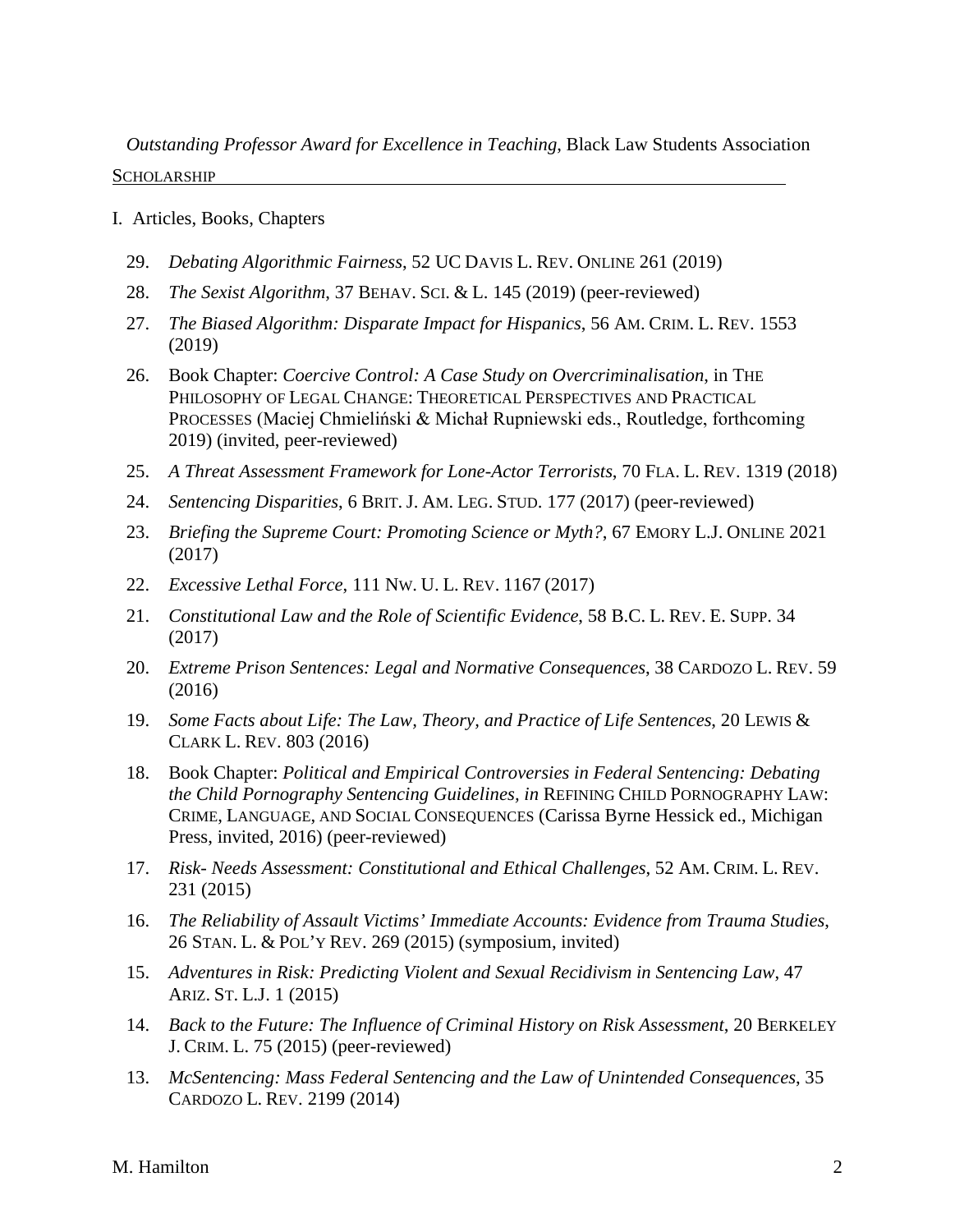- 12. *Prison-by-Default: Challenging the Presumption of Prison in Federal Sentencing*, 51 HOUS. L. REV. 1271 (2014) (symposium, invited)
- 11. *Sentencing Policy Adjudication and Empiricism*, 30 GA. ST. U.L. REV. 375 (2014)
- 10. *Adjudicating Sex Crimes as Mental Disease*, 33 PACE L. REV. 536 (2013)
- 9. *The Child Pornography Crusade and its Net Widening Effect*, 33 CARDOZO L. REV. 1679 (2012) (reprinted in CRIMINAL LAW AND THE REGULATION OF VICE 743-787 (Franklin E. Zimring & Bernard Harcourt eds., 2nd ed. 2014))
- 8. *Reinvigorating Actus Reus: The Case for Involuntary Actions by Veterans with Post-Traumatic Stress Disorder*, 16 BERKELEY J. CRIM. L. 340 (2012) (peer-reviewed)
- 7. *Sex Disparities in Arrest Outcomes for Domestic Violence*, 26 J. INTERPERSONAL VIOLENCE 1559 (2011) (first author) (peer-reviewed)
- 6. *Public Safety, Individual Liberty, and Suspect Science: Future Dangerousness Assessments and Sex Offender Laws*, 83 TEMPLE L. REV. 697 (2011)
- 5. *The Efficacy of Severe Child Pornography Sentencing: Empirical Validity or Political Rhetoric?*, 22 STAN. L. & POL'Y REV. 545 (2011)
- 4. *Judicial Discourses on Women's Resistance to Domestic Violence*, 33 WOMEN'S STUD. INT'L F. 570 (2010) (peer-reviewed)
- 3. EXPERT TESTIMONY ON DOMESTIC VIOLENCE (2009) (book, invited, peer-edited)
- 2. *Judicial Discourses Involving Domestic Violence and Expert Testimony*, 67 DISSERTATION ABSTRACTS INT'L 505 (2006) (dissertation) (peer-reviewed)
- 1. *Software Tying Arrangements under Antitrust Laws*, 71 DENVER U.L. REV. 607 (1994) (symposium)
- II. Supplemental Writings
	- 19. Report to the Task Force on Risk Assessment for the National Association of Criminal Defense Lawyers (Aug. 1, 2019) (white paper)
	- 18. *Overcriminalization*, John Howard Society Blog (Sept. 28, 2017)
	- 17. *Policing and Terrorism*, Comparative Law Blog (Sept. 17, 2017)
	- 16. *Is Crime Going Up or Down in England and Wales? What Crime Statistics Actually Tell Us*, THE CONVERSATION (U.K.) (July 27, 2017); updated version on POLICING INSIGHT (Nov. 1, 2017)
	- 15. *The Supreme Court Made it Harder for States to Ban Sex Offenders from Social Media: Here's Why*, NEWSWEEK.COM (July 21, 2017)
	- 14. *We Use Big Data to Sentence Criminals. But can the Algorithms Really Tell Us What We Need to Know?*, THE CONVERSATION (June 5, 2017)
	- 13. *Police Robots and the Law*, 34(5) WESTLAW J. COMPUTER & INTERNET 3 (2016)
	- 12. Book Review: LEAVING PROSTITUTION: GETTING OUT AND STAYING OUT OF SEX WORK, by Sharon S. Oselin, Rutgers' Criminal Law and Criminal Justice Books (July 2014), http://clcjbooks.rutgers.edu/books/beyond-explicit.html (peer-edited)

M. Hamilton 3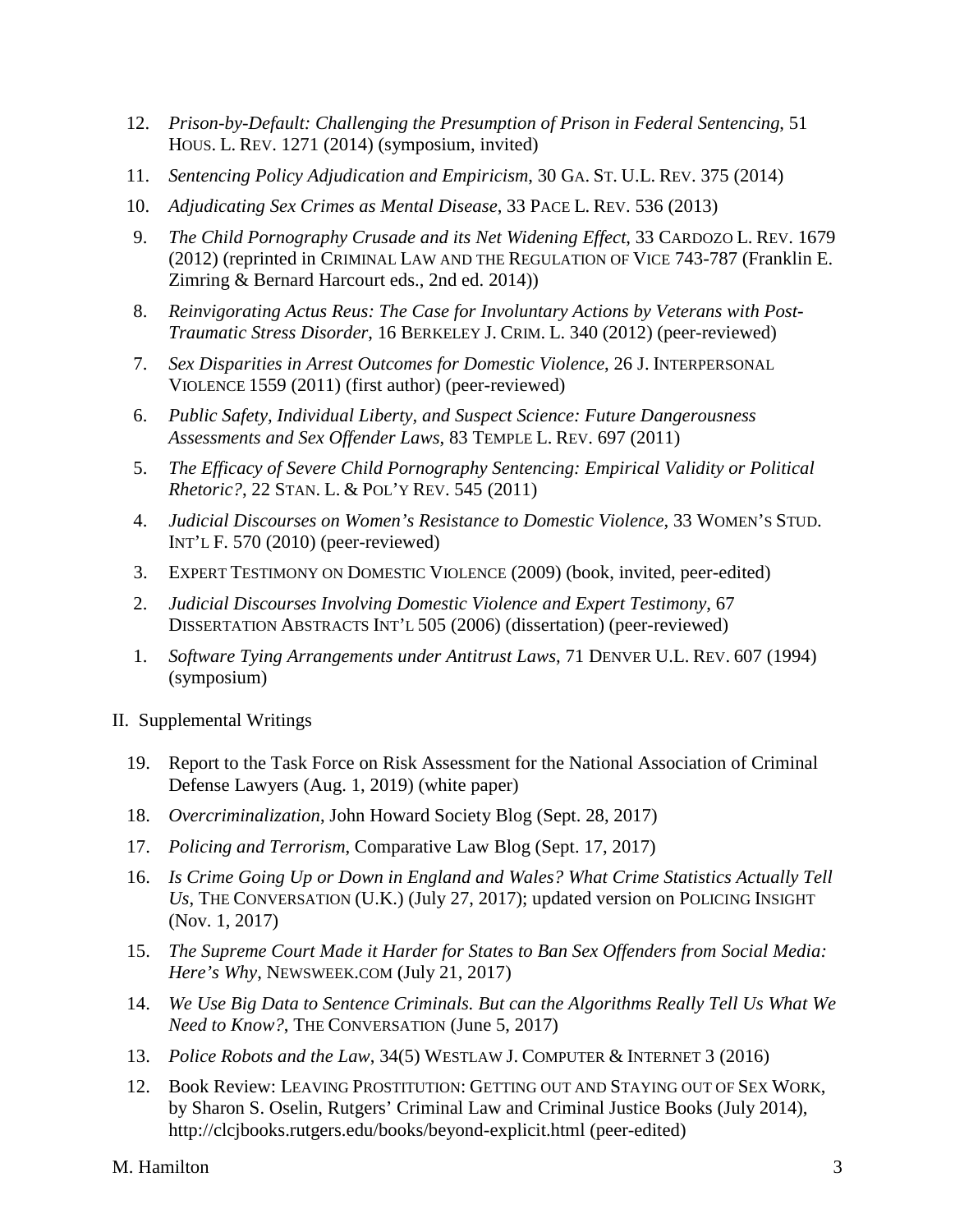- 11. Editorial Introduction, *Sentencing Policy Disputes*, 13 CRIMINOLOGY & PUB. POL'Y 237 (2014) (invited, peer-edited)
- 10. Book Review: BEYOND EXPLICIT: PORNOGRAPHY AND THE DISPLACEMENT OF SEX by Helen Hester, Rutgers' Criminal Law and Criminal Justice Books (May 2014) (invited, peer-edited)
- 9. Book Review: BLACK ROBES, WHITE COATS: THE PUZZLE OF JUDICIAL POLICYMAKING AND SCIENTIFIC EVIDENCE by Rebecca C. Harris, 43 LAW & SOC'Y REV*.* 949 (2009) (invited)
- 8. Entries: "Self-Defense"; "Prison Gangs and Violence"; "Suicide by Cop"; "Prison Violence by Inmates"; "The National Crime Victimization Survey"; "Stress and Violence"; "12-Step Programs"; "Alcoholics Anonymous", *in* ENCYCLOPEDIA OF INTERPERSONAL VIOLENCE (Claire M. Renzetti & Jeffrey L. Edleson eds.) (2008)
- 7. *Phony 'Parmenidean' Practices: Aon's Place in the Insurance Litigation Expose*, 27 INS. LITIG. REP. 341 (2005) (first author)
- 6. *Spitzer v. MarshMac*, 27 INS. LITIG. REP. 277 (2005) (second author)
- 5. *Marsh & McLennan: Some More Brief History before the Spitzer Scandal Part B: Putnam, Trident, and Mercer*, 27 INS. LITIG. REP. 197 (2005) (first author)
- 4. *Marsh & McLennan: Some Brief History before the Spitzer Scandal Part A: The Insurance Side of the Business*, 27 INS. LITIG. REP. 125 (2005) (first author)
- 3. TRAVIS COUNTY JUVENILE DRUG COURT: A REPORT ON PROGRAM PROCESS, Ctr. for Criminology & Crim. Just. Res. (2002) (third author)
- 2. *The Dark Side of the Computer Age*, 3 BUS. L. TODAY 50 (1993)
- 1. *Computer Viruses and Legal Risks*, 12 CORP. COUNS. REV. 1 (1993)
- III. Writings in Process (tentative titles)

*Predictive Policing through Risk Assessment, in* POLICING AND ARTIFICIAL INTELLIGENCE (John McDaniel & Ken Pease eds., forthcoming 2020, Routledge)

*Algorithmic Sentencing Justice*, BEHAV. SCI. & L. (forthcoming 2020) (invited)

PRESENTATIONS

| 2019 | Presenter, Best Practices in Risk Assessment for Intimate Partner Violence, Idaho<br>Threat Assessment Conference, Boise, Idaho                                            |
|------|----------------------------------------------------------------------------------------------------------------------------------------------------------------------------|
| 2019 | Chair of Panel and Presenter, Algorithmic Fairness in Risk Assessment, annual<br>conference, Law & Society Association, Washington, D.C.                                   |
| 2019 | Presenter, Risk Assessment Practices for Sexual Offenders, annual conference of<br>Texas Association Against Sexual Assault, San Antonio, TX                               |
| 2019 | Presenter, Best Practices in Risk Assessment in Intimate Personal Relationships<br>and Sex Offender Policies and Management, Conference on Crimes Against<br>Women, Dallas |
| 2019 | Presenter, Algorithmic Risk Assessment in Criminal Justice Favoring the Rich,<br>Rich Law, Poor Law international conference, sponsored by the Socio-Legal                 |

# M. Hamilton 4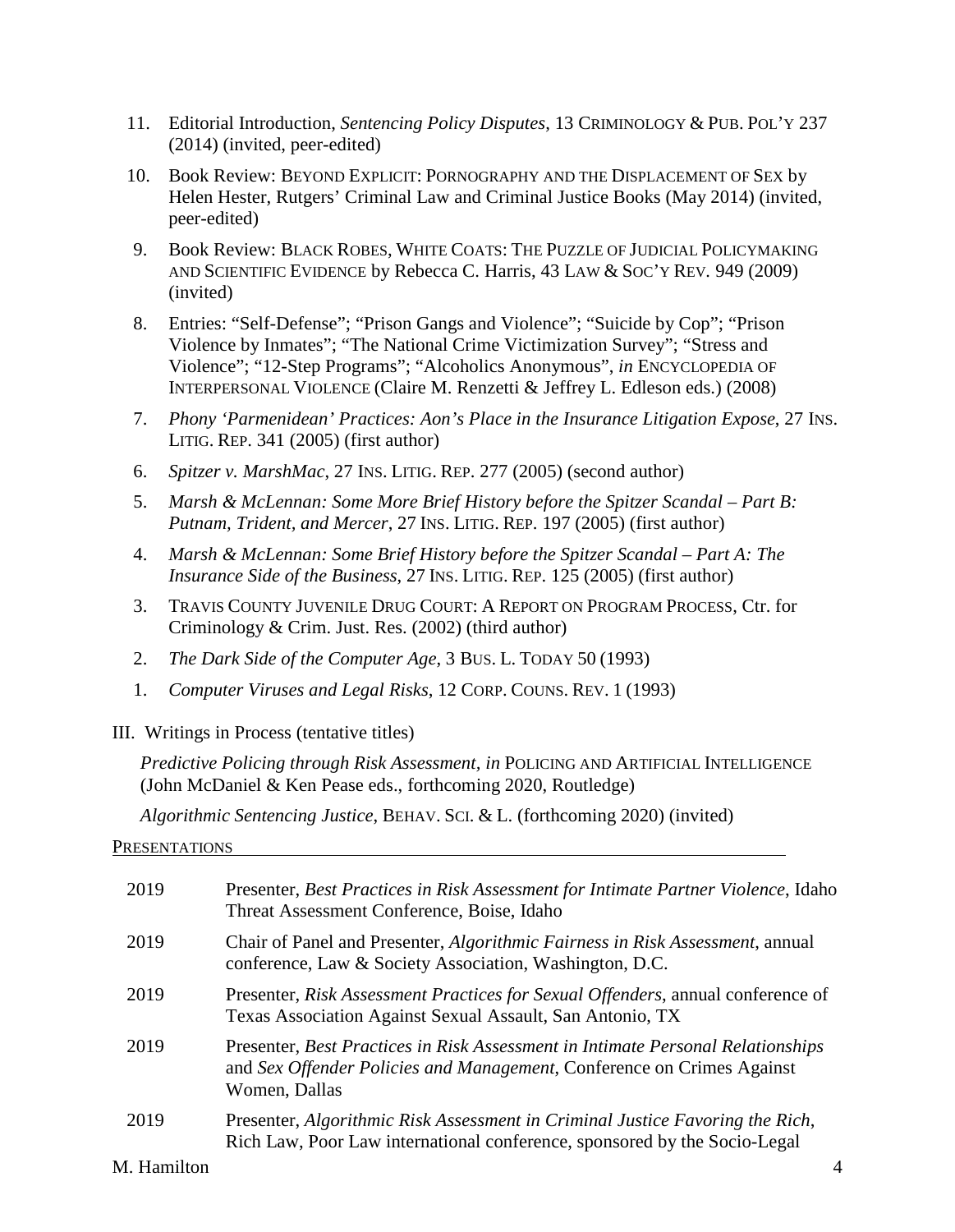|             | <b>Studies Association, London</b>                                                                                                                                                                                                                                              |
|-------------|---------------------------------------------------------------------------------------------------------------------------------------------------------------------------------------------------------------------------------------------------------------------------------|
| 2019        | Presenter, The Relationship Between Well-Being and Crime, FASS Festival of<br>Research, University of Surrey, Guildford                                                                                                                                                         |
| 2018        | Faculty Presenter and Facilitator, Full Court Press Advanced Expert Witness<br><i>Training 7.0</i> , Inst. on Domestic Violence & Sexual Assault Res., Sponsored by<br>Crim. Just. Div., Off. of Texas Governor, Lufkin, TX                                                     |
| 2018        | Presenter, Algorithmic Risk in Sentencing Processes, and Delegate, Sentencing<br>Research Seminar before the UK Sentencing Council and the Centre for the Study<br>of Legal Professional Practice, London                                                                       |
| 2018        | Invited Presenter, Unintended Consequences of Laws and Policies in Family<br>Abuse Cases, FNF Domestic Violence and Child Welfare Workshop, London                                                                                                                              |
| 2018        | Presenter, The Biased Risk Assessment Algorithm, Society for Legal Scholars<br>Annual Conference, London                                                                                                                                                                        |
| 2018        | Faculty Presenter and Facilitator, Full Court Press Advanced Expert Witness<br><i>Training 6.0</i> , Inst. on Domestic Violence & Sexual Assault Res., Sponsored by<br>Crim. Just. Div., Off. of Texas Governor, Brownsville and San Antonio, TX                                |
| 2018        | Presenter, Threat Assessment Framework for Lone-Actor Terrorists and Risk<br>Assessment Practices, Law & Society Association Conference, Toronto, Canada                                                                                                                        |
| 2018        | Presenter, Threat Assessment Framework for Lone-Actor Terrorists, Socio-Legal<br>Studies Conference, Bristol, UK                                                                                                                                                                |
| 2018        | Panel Member, Regulation of Artificial Intelligence Workshop, sponsored by<br>IBM, University of Surrey, Guildford, UK                                                                                                                                                          |
| 2018        | Invited Presenter, Overview of Risk Assessment, Task Force on Risk Assessment,<br>National Association of Criminal Defense Lawyers (via AdobeConnect)                                                                                                                           |
| 2017        | Plenary, Risk Needs Assessments, International Association of Corrections and<br>Prisons, London                                                                                                                                                                                |
| 2017        | Presenter, Risk-Needs Assessments: Benefits and Challenges, International<br>Association of Correctional Training Personnel Annual Training Conference,<br>Cleveland, Ohio                                                                                                      |
| 2017        | Paper Presenter, UK Coercive Control Statement: Excessive Legislation,<br>Manchester Centre for Political Theory Workshops, Manchester, UK                                                                                                                                      |
| 2017        | Featured Speaker, Confronting the "Junk Science" Officials Promote Concerning<br>Risk, NARSOL National Conference, Atlanta, GA                                                                                                                                                  |
| 2017        | Co-Presenter, Translating Doubt into Conviction Through Expert Witnesses,<br>National Crimes Against Women Conference, Dallas, TX                                                                                                                                               |
| 2017        | Faculty Presenter and Facilitator, Full Court Press Advanced Expert Witness<br><i>Training 5.0</i> , Inst. on Domestic Violence & Sexual Assault Res., Sponsored by<br>Crim. Just. Div., Off. of Texas Governor, Corpus Christi, Belton, Austin,<br>Houston, and Fort Worth, TX |
| 2016        | Paper Presenter, Individual and Regional Disparities in Sentencing, Academics<br>Committee Roundtable, ABA Criminal Justice Section, Washington, D.C.                                                                                                                           |
| M. Hamilton | 5                                                                                                                                                                                                                                                                               |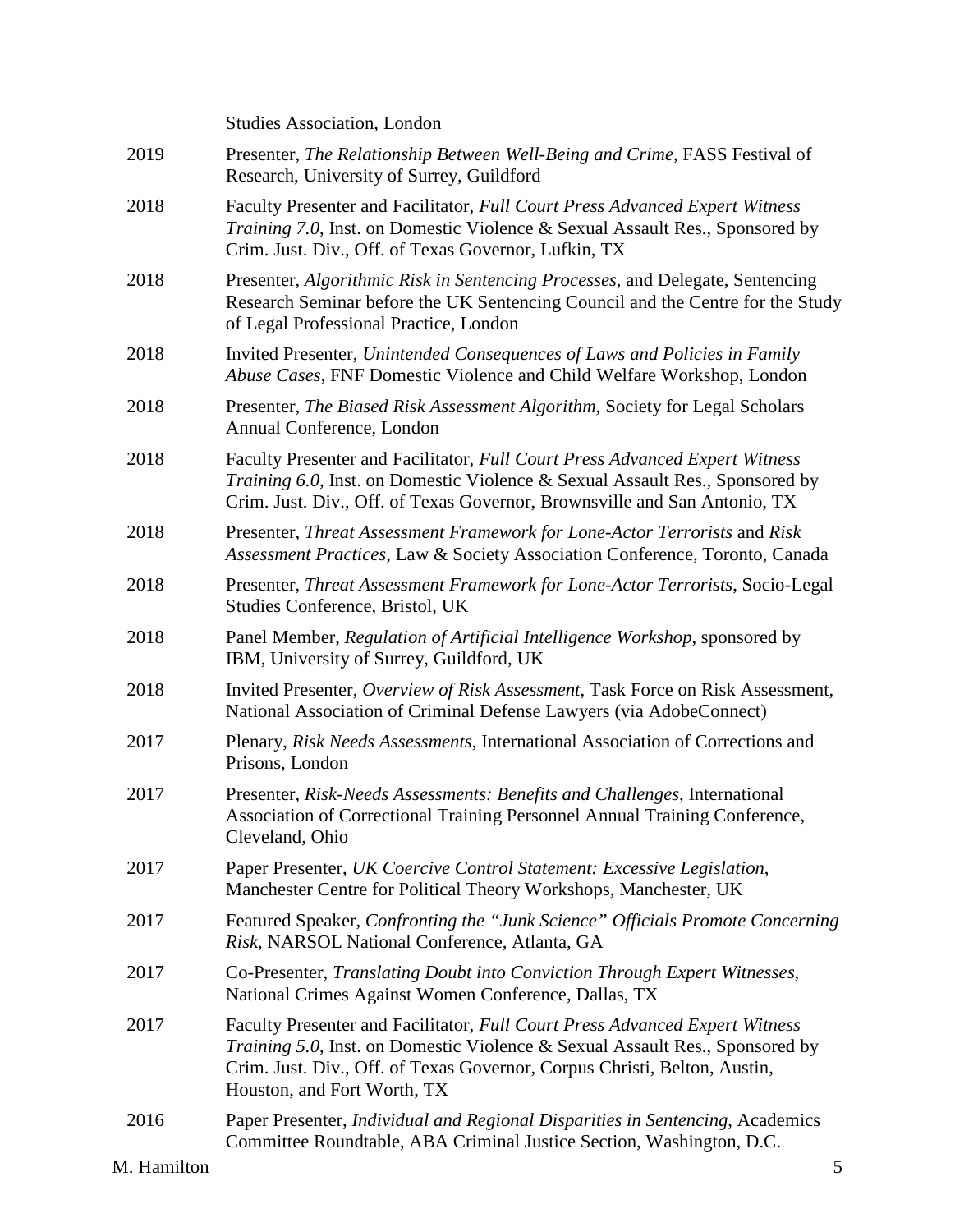| 2016        | Presenter, The Law and Science of Risk Assessments, American Psychology-Law<br>Association annual conference, Atlanta, GA                                                                                            |
|-------------|----------------------------------------------------------------------------------------------------------------------------------------------------------------------------------------------------------------------|
| 2016        | Faculty Presenter and Facilitator, Full Court Press Advanced Expert Witness<br>Training 4.0, Inst. on Domestic Violence & Sexual Assault Res., Sponsored by<br>Crim. Just. Div., Off. of Texas Governor, Bastrop, TX |
| 2015        | Paper Presenter, Life Sentences in Law, Theory, and Practice, Academics<br>Committee Roundtable, ABA Criminal Justice Section, Washington, D.C.                                                                      |
| 2015        | Co-Plenary, Federal Risk Assessment Practices, Annual Seminar, Federal<br>Defenders, Southern Dist. of Texas, Corpus Christi, TX                                                                                     |
| 2015        | Co-Presenter, Segments on Overview of Risk Assessment; Validation Issues; and<br>Risk Assessment in the Federal System, National Forensics College, New York                                                         |
| 2015        | Faculty Presenter and Facilitator, Full Court Press 3.0 Advanced Expert Witness<br>Training, Inst. on Domestic Violence & Sexual Assault Res., sponsored by Crim.<br>Just. Div., Off. of Texas Governor, Bastrop, TX |
| 2015        | Debater, Universal DNA Database, sponsored by the Federalist Soc'y, University<br>of Houston Law Center                                                                                                              |
| 2014        | Invited Speaker, The Law and Science of Domestic Abuse, Williamson Cty. Dist.<br>Atty's Office, Round Rock, TX                                                                                                       |
| 2014        | Plenary, Law and Science of Risk Assessment, and Invited Speaker, Federal Child<br>Pornography Offenses, Nat'l Seminar, Reform Sex Offender Laws, Dallas, TX                                                         |
| 2014        | Invited Speaker, Adventures in Risk: Predicting Recidivism, and Invited Speaker,<br>Prison by Default: Challenging the Presumption of Imprisonment, Nat'l Seminar,<br>Federal Defenders, Cleveland, OH               |
| 2014        | Faculty Presenter and Facilitator, Full Court Press Expert Witness Training, Inst.<br>on Domestic Violence & Sexual Assault Res., sponsored by Crim. Just. Div., Off.<br>Texas Governor, Austin, TX                  |
| 2014        | Invited Speaker, Debunking Common Myths Underlying Sex Offender Laws and<br>Policies, Texas Voices for Reason Conference, Dallas, TX                                                                                 |
| 2013        | Presenter, Federal Sentencing Practices Post-Booker, symposium sponsored by<br>the HOUS. L. REV. and the Crim. Just. Inst., University of Houston Law Center                                                         |
| 2013        | Debater, The Second Amendment, debate sponsored by the Federalist Soc'y and<br>the Evening Law Students Assoc., University of Houston Law Center                                                                     |
| 2013        | Invited Speaker and Faculty, Full Court Press Expert Witness Training, Inst.<br>Domestic Violence & Sexual Assault Res., funded by U.S. Dep't of Justice,<br>Violence Against Women, Austin, TX                      |
| 2013        | Paper Presenter, Sentencing Policy Adjudication and Empiricism, Criminal<br>Justice panel at Law & Soc'y Assoc., Boston, MA                                                                                          |
| 2013        | Speaker, An Ethical Expert Witness in Domestic Violence Cases, Conference,<br>Williamson Cnty. Domestic Assault Response Team, Round Rock, TX                                                                        |
| 2013        | Invited Speaker, Mental Disease and Risk Assessment in Sexual Offender<br>Litigation, CLE sponsored by Texas State Counsel for Offenders, Conroe, TX                                                                 |
| M. Hamilton | 6                                                                                                                                                                                                                    |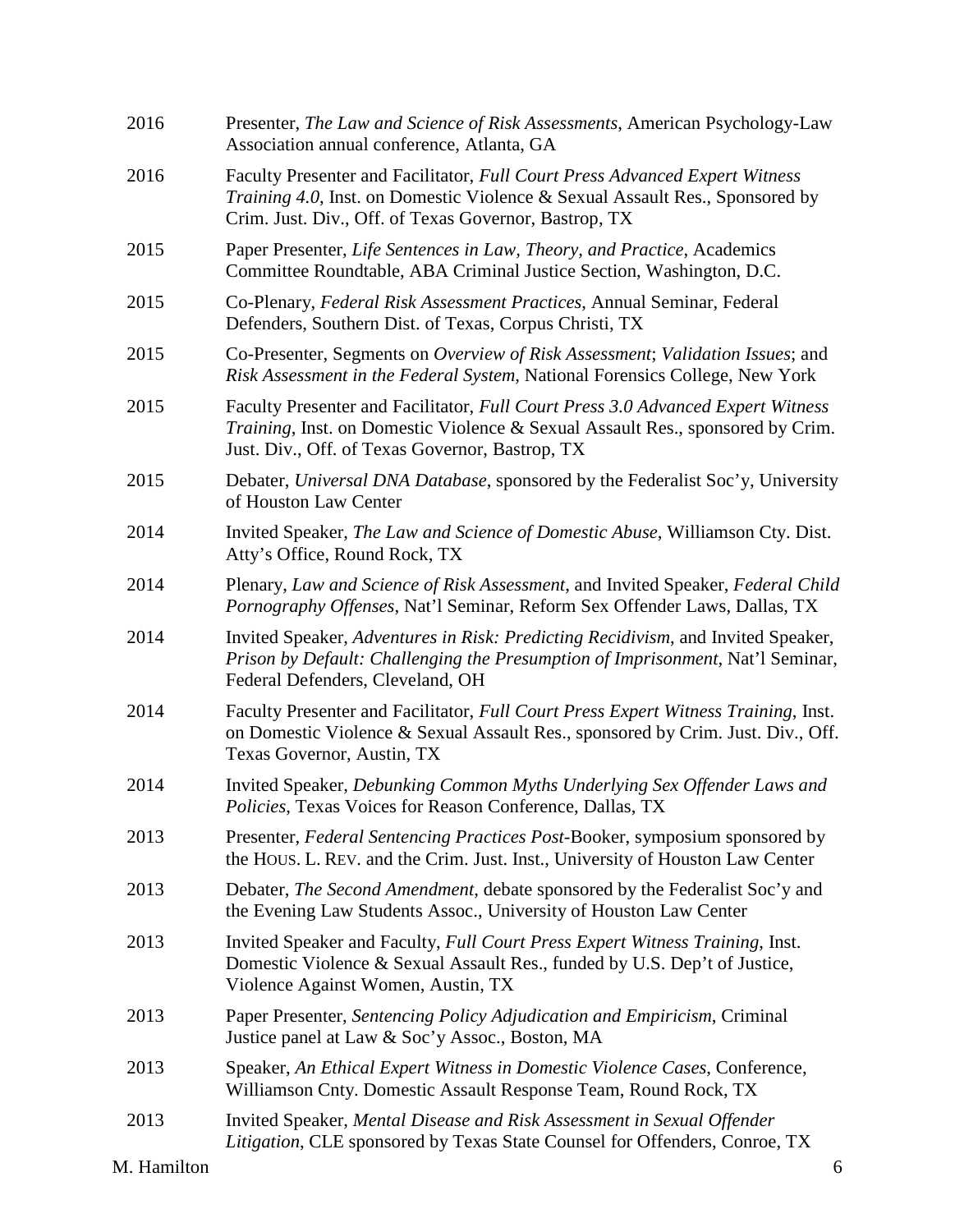| 2013 | Invited Speaker, The Second Amendment and Gun Control Legislation, League of<br>Women Voters of Montgomery Cnty., The Woodlands, TX                                                                         |
|------|-------------------------------------------------------------------------------------------------------------------------------------------------------------------------------------------------------------|
| 2013 | Debater, A Discussion about the Current State of Gun Laws in America,<br>sponsored by BLSA, ACLU, and the Federalist Soc'y, University of Houston<br>Law Center                                             |
| 2012 | Invited Speaker, Sex Crimes Involving Children: The Intersection of Mental<br>Disease, Future Dangerousness, and Legal Consequences, CLE, Fed. Defender,<br>Southern Dist. of Texas, Houston, TX            |
| 2012 | Invited Speaker, How to Be an Ethical Expert Witness in Domestic Violence<br>Cases, Facing Family Violence Seminar, Collin Cnty. Council Family Violence,<br>Plano, TX                                      |
| 2012 | Plenary, Addressing Myths Regarding Sex Crimes, Criminal Justice Act Seminar,<br>Fed. Defender, Southern Dist. of Texas, San Antonio, TX                                                                    |
| 2012 | Faculty Presenter and Facilitator, Full Court Press Expert Witness Training, Inst.<br>Domestic Violence & Sexual Assault Res., sponsored by Crim. Justice Div.,<br>Office of the Texas Governor, Austin, TX |
| 2012 | Paper Presenter, The Law and Paraphilias: Sex Crimes as Mental Illness,<br>Criminal Justice panel at Law & Soc'y Assoc., Honolulu, HI                                                                       |
| 2012 | Invited Speaker, Studies on Federal Child Pornography Offenders: Debunking<br>the Myths, Nat'l Seminar for Fed. Defenders, Atlanta, GA                                                                      |
| 2011 | Speaker, Schwarzenegger v. Plata: The Court Order to Release 40,000 Prisoners,<br>Constitutional Law Colloquium Series (student focus), University of South<br>Carolina School of Law                       |
| 2011 | Paper Presenter, Reinvigorating Actus Reus in Cases of Post-Traumatic Stress<br>Disorder, Criminal Law panel, Law & Soc'y Assoc., San Francisco, CA                                                         |
| 2011 | Speaker, Establishing Expertise as an Ethical Expert Witness, Expert witness<br>training sponsored by the Nat'l Ctr. Domestic & Sexual Violence and The<br>University of Texas School of Law, Austin, TX    |
| 2010 | Discussant, Children and Families in Criminal Law, and Reader, JUVENILE<br>JUSTICE: THE FOURTH OPTION by Chris Slobogin & Mark Fondacaro, Law &<br>Soc'y Assoc., Chicago, IL                                |
| 2010 | Moderator, Smart Grid Technology and the Sanctity of the Home panel of the<br>Climate Change and the Future of Energy Symposium by the Toledo Law Review                                                    |
| 2009 | Chair and Paper Presenter, Sex and Gender Disparities in Police Decisions to<br>Arrest in Domestic Violence Cases, Domestic Violence Law panel, Law & Soc'y<br>Assoc., Denver, CO                           |
| 2009 | Lecturer, Short courses on American Criminal Law & Criminal Procedure,<br>University of Szeged College of Law, Szeged, Hungary                                                                              |
| 2009 | Book Presenter, Expert Testimony on Domestic Violence: A Discourse Analysis,<br>University of Toledo's Law & Social Thought Faculty Reading Group                                                           |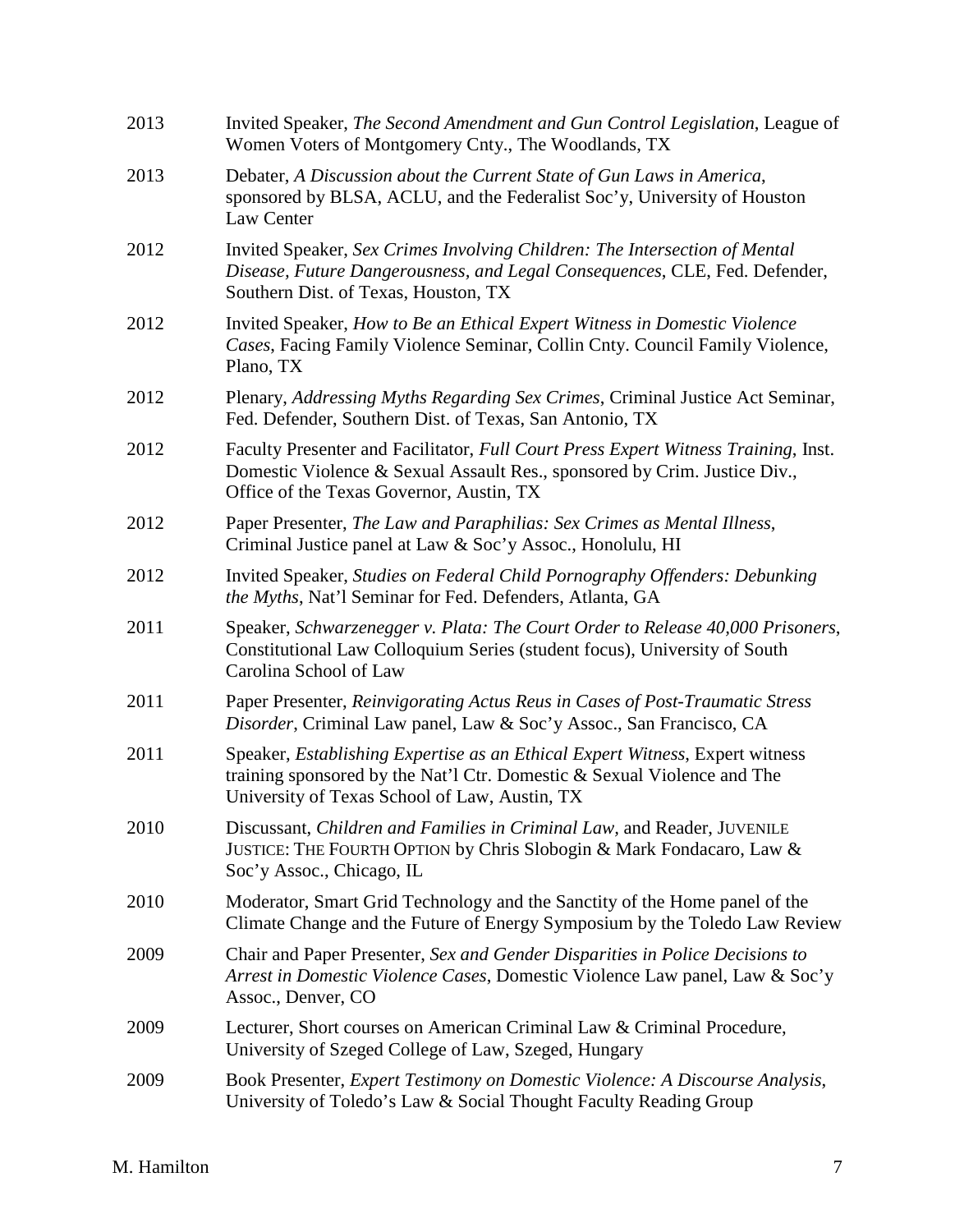| 2009 | Team Teaching Instructor, Death Penalty capstone course in University of<br>Toledo's undergraduate Law & Social Thought degree program                                                                                           |
|------|----------------------------------------------------------------------------------------------------------------------------------------------------------------------------------------------------------------------------------|
| 2008 | Paper Presenter, Expert Evidence Laws in Domestic Assault Cases, Law & Soc'y<br>Assoc., Montreal, Canada                                                                                                                         |
| 2008 | Lecturer, Short courses on American Criminal Law & Criminal Procedure,<br>University of Szeged College of Law, Szeged, Hungary                                                                                                   |
| 2008 | Moderator, Debate on Capital Punishment sponsored by ACLU, Toledo Lucas<br>Cty. Pub. Library                                                                                                                                     |
| 2008 | Discussant, HUMAN RIGHTS AND GENDER VIOLENCE: TRANSLATING<br>INTERNATIONAL LAW INTO LEGAL JUSTICE by Sally Engle Merry, University of<br>Toledo's Law & Soc'y lecture series                                                     |
| 2007 | Speaker and Facilitator, <i>Establishing Expertise as an Ethical Expert Witness</i> ,<br>Expert witness training sponsored by the Nat'l Ctr. Domestic & Sexual Violence<br>and The University of Texas School of Law, Austin, TX |
| 2007 | Paper presenter, Police Decisionmaking in Domestic Violence Cases, Acad. of<br>Crim. Justice Sci. Assoc., Seattle, WA                                                                                                            |
| 2006 | Paper presenter, The Intersection between Victimhood and Women's Agency in<br>Domestic Violence, Southwestern Soc. Sci. Assoc., San Antonio, TX                                                                                  |
| 2005 | Speaker and Facilitator, Trial Run: Expert Witnesses in Domestic Violence Cases,<br>Expert witness training, Nat'l Ctr. Domestic & Sexual Violence, Austin, TX                                                                   |
| 2004 | Invited Speaker, Battered Women v. The Justice System: Who Decides for the<br>Family?, Speaker Series, Southwestern Univ., Georgetown, TX                                                                                        |

# ADDITIONAL PROFESSIONAL ACTIVITIES

| $2019 - now$ | Commissioned Consultant, Federal Public and Community Defenders (U.S.) (on<br>risk-needs assessment in the federal Bureau of Prisons)       |   |
|--------------|---------------------------------------------------------------------------------------------------------------------------------------------|---|
| $2019 - now$ | Editorial Board member, ADVANCING CORRECTIONS                                                                                               |   |
| $2019 - now$ | Commissioned Reporter for A Report of the Task Force on Risk Assessment to the<br>National Association for Criminal Defense Lawyers         |   |
| $2019$ -now  | Member, Task Force on Women and Community Corrections, International<br>Corrections & Prisons Association                                   |   |
| $2019 - now$ | Fellow, Royal Statistical Society, London                                                                                                   |   |
| $2019$ -now  | Expert witness, Grendell v. Maine (civil case involving excessive lethal force),<br>Maine                                                   |   |
| $2018 - now$ | Member, Task Force on Risk Assessment, National Association of Criminal<br>Defense Lawyers, Washington, D.C.                                |   |
| 2019         | Written submission, Call for Information on Risk Assessment Practices in<br>Criminal Justice, Centre for Data Ethics and Innovation, London |   |
| 2018         | Moderator, panels on Policing and on Punitiveness and Emotion, Law & Society<br>Association Conference, Toronto, Canada                     |   |
| M. Hamilton  |                                                                                                                                             | 8 |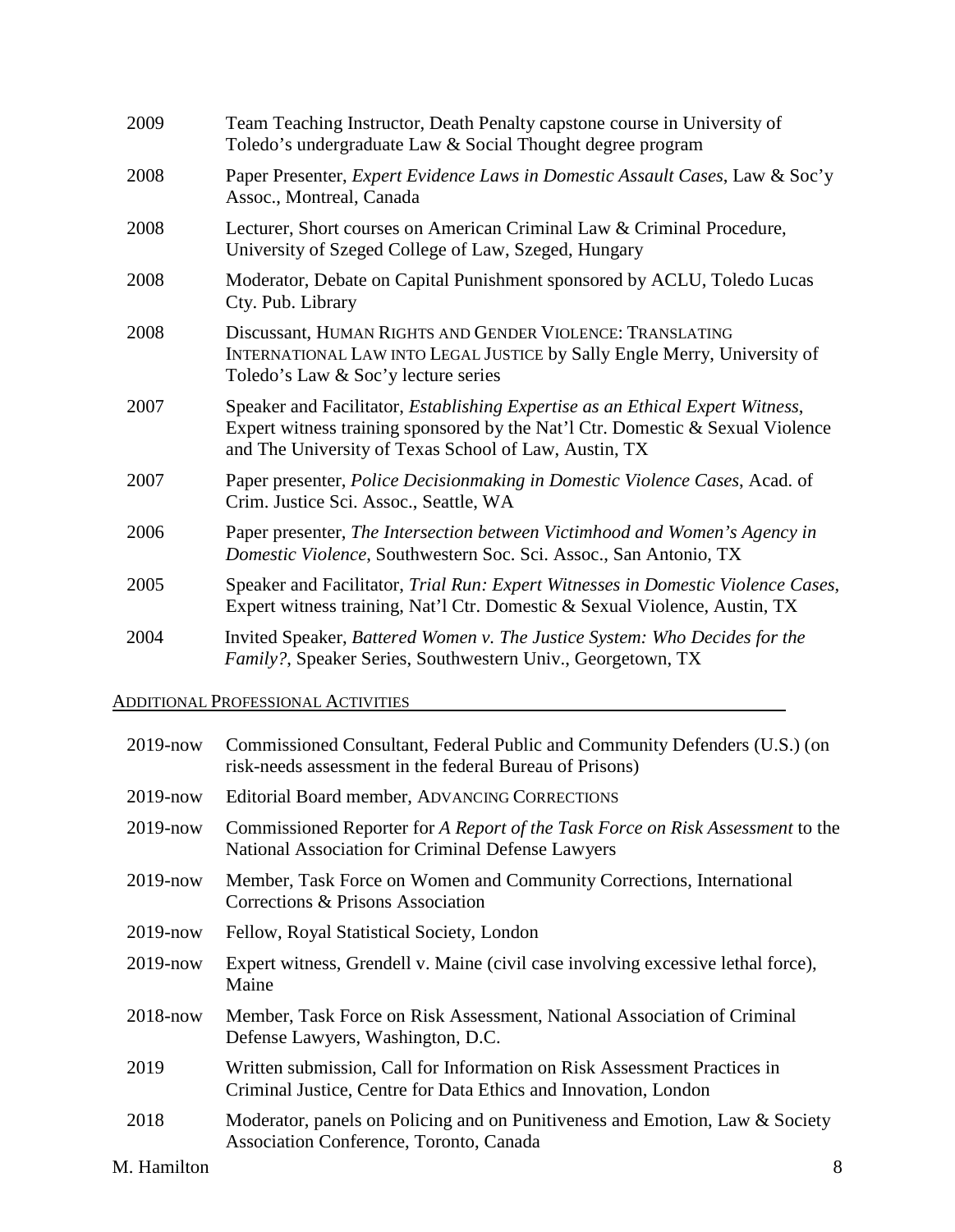| 2018                                                                                                                                                                 | Recorded video interview, Traumatized Victims in the Criminal Justice System,<br>Compendium of Resources for Sexual Assault (training materials for criminal<br>justice officials), Austin, TX        |                                                                                                                                                                                  |
|----------------------------------------------------------------------------------------------------------------------------------------------------------------------|-------------------------------------------------------------------------------------------------------------------------------------------------------------------------------------------------------|----------------------------------------------------------------------------------------------------------------------------------------------------------------------------------|
| 2018                                                                                                                                                                 | Working group member, Qualitative Data Repository's Annotation for                                                                                                                                    | Transparency Initiative Challenge (promoting transparency in qualitative and<br>mixed methods research, https://qdr.syr.edu/ati/ati-challenge), New York, NY                     |
| 2016                                                                                                                                                                 | matter expert on sex offender civil commitment), London                                                                                                                                               | Expert Witness, United States v. Bowen (UK case fighting extradition, subject                                                                                                    |
| 2016                                                                                                                                                                 | Testifying Expert Witness, United States v. Mitchell (UK case fighting<br>sentencing), London                                                                                                         | extradition, subject matter expert on sex offender civil commitment and federal                                                                                                  |
| 2015                                                                                                                                                                 | Organizing committee member, Police, Jails, and Vulnerable People symposium,<br>Criminal Justice Institute, Houston, TX                                                                               |                                                                                                                                                                                  |
| 2015                                                                                                                                                                 | Expert Commentator, Criminal History Enhancements at Sentencing Conference,<br>Robina Institute, University of Minnesota Law School, Minneapolis, MN                                                  |                                                                                                                                                                                  |
| 2015                                                                                                                                                                 | Written Testimony, submitted to the Charles Colson Task Force on Federal<br>Corrections, Public Meeting, Washington, D.C.                                                                             |                                                                                                                                                                                  |
| 2015                                                                                                                                                                 | Guest Editor, NeuLaw Criminal Record Database: A Resource for Large Scale<br>Analysis of Policy and Behavior, J. SCI. & L.                                                                            |                                                                                                                                                                                  |
| 2015                                                                                                                                                                 | Panelist, Expert Symposium Regarding Risk Assessment before the United States<br>Sentencing Commission, Washington, DC                                                                                |                                                                                                                                                                                  |
| 2015                                                                                                                                                                 | Participant, NeuLaw expert workshop on Building Community and Capacity for<br>Transformative Data-Intensive Criminal Research, Houston, TX                                                            |                                                                                                                                                                                  |
| 2014                                                                                                                                                                 | Senior Editor, Exploring the Use of Policy Disagreements in Judicial Downward<br>Departures for Child Pornography Sentences, by Kimberly A. Kaiser & Cassia<br>Spohn, 13 CRIMINOLOGY & PUB. POL'Y 241 |                                                                                                                                                                                  |
| 2014                                                                                                                                                                 | Expert Witness, State of Texas v. Bradshaw (case challenging constitutionality of<br>Texas sex offender civil commitment law)                                                                         |                                                                                                                                                                                  |
| Peer Reviewer:                                                                                                                                                       |                                                                                                                                                                                                       |                                                                                                                                                                                  |
| CRIMINOLOGY & PUB. POL'Y<br><b>CRITICAL CRIMINOLOGY</b><br>J. CRIM. L. & CRIMINOLOGY<br><b>OXFORD UNIV. PRESS</b><br>Peer-Reviewed Scholarship Marketplace<br>(PRSM) |                                                                                                                                                                                                       | YALE LAW JOURNAL<br>LAW & SOC'Y REV.<br><b>GENDER ISSUES</b><br><b>INTERSECTIONS: WOMEN &amp; GENDER STUD.</b><br>AFFILIA: J. WOMEN & SOC. WORK<br><b>VIOLENCE AGAINST WOMEN</b> |
|                                                                                                                                                                      | <b>WOMEN'S STUD. INT'L FORUM</b>                                                                                                                                                                      | INT'L CRIM. JUST. REV.                                                                                                                                                           |

Peer Reviewer for the National Institute of Justice's Office of Justice Programs

JOURNAL WOMEN POL. & POL'Y ROUTLEDGE

Articles cited in judicial opinions: U.S. Court of Appeals (Fourth Circuit, Sixth Circuit, Ninth Circuit, Tenth Circuit); U.S. District Courts (Iowa, Louisiana, Nebraska, New Mexico, New

ADVANCING CORR.